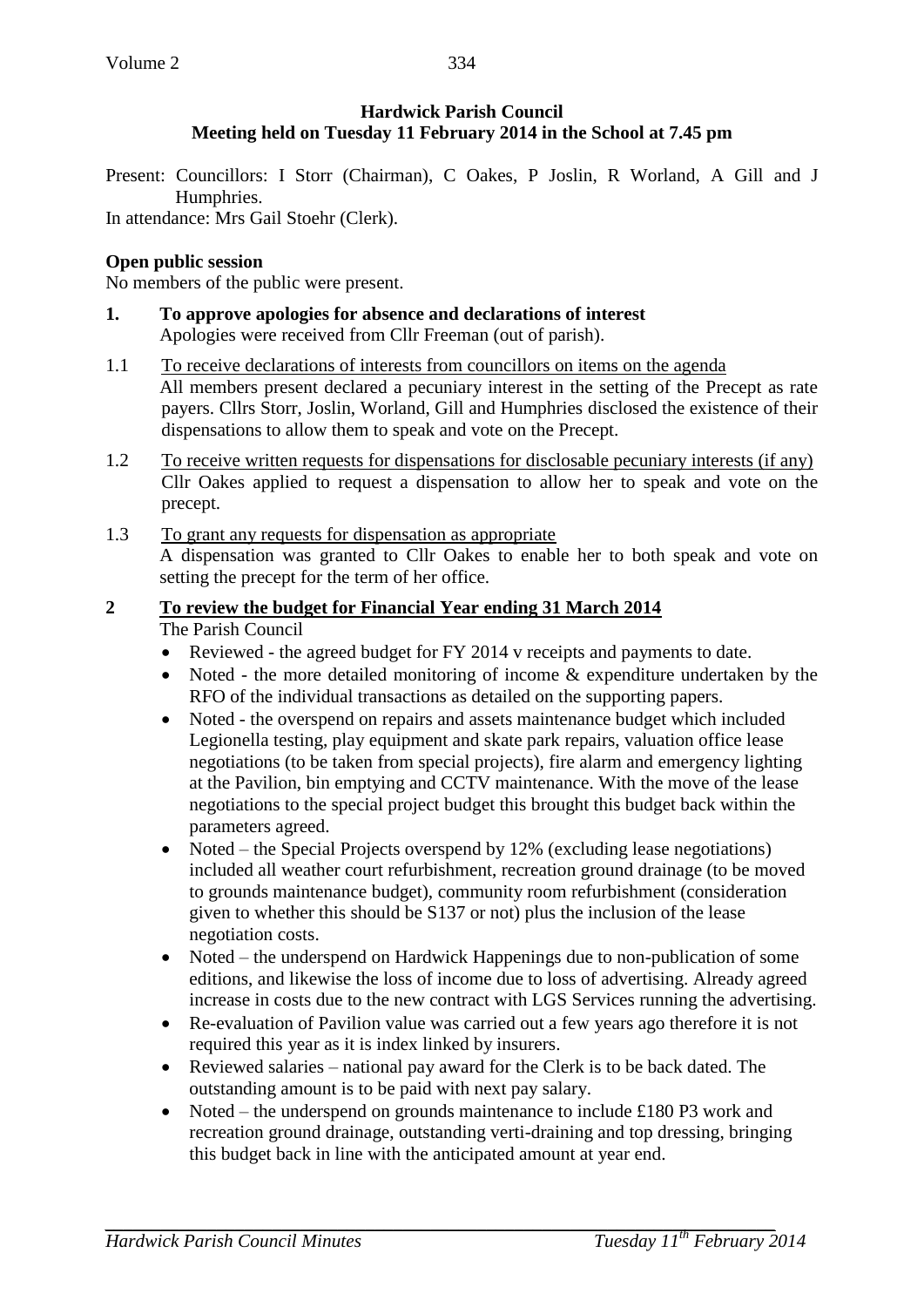- Reviewed the reserves and the earmarked reserves. Any underspend at year end up to £3,000 is to be put in the Scout hut fund with the balance being moved to general reserves. Tim Tack is to be asked to provide an update report on the Scout building and what if any further funds might be requested from the council.
- RESOLVED to rename S106 Taylor Woodrow fund to S106 Taylor Woodrow village improvement fund and the lay-by by the village shop to Village Improvement Fund.
- The Parish Council's already agreed commitment to Cahills Corner if not fully funded by CCC.
- PARC fund It was agreed to contact PARC to find out their requirements for the spending of this fund.
- Money received recently (not yet shown on print out) for S106 Lark Rise to be shown as an earmarked fund.
- Noted the estimated receipts and payments outstanding.
- Agreed that given the assets and Council responsibilities that 1.5-2 x annual expenditure was a realistic level of reserves.
- Streetlighting payments were reviewed and it was noted that the two streetlights would be replaced by SCDC as part of its PFI funding project in due course.
- Monitored Hardwick Happenings advertising receipts and that this still enabled the Council to be within HMRC's chargeable VAT below £1,000 dispensation. If advertising receipts rises to over £5,000 the Parish Council might have to change its VAT status. Agreed to monitor this and keep under review.
- Agreed that if the Cahill's Corner project was not done by CCC then the Parish Council would consider spending some of its reserves on undertaking this work itself.

#### **3 To approve the budget for Financial Year ending 2015**

- Reviewed the draft budget as prepared by the RFO. This was reviewed line by line consideration given to the supporting notes in the report.
- Agreed with the figures for the budget for the receipts and the budget for the payments for Hardwick Happenings, Insurance, Salaries, pensions and PAYE. General Admin, Admin support, Accounts and Audit and income as detailed.
- Agreed- Sports Club's pitch hire to remain at £250 per annum for the FY2015.
- Noted that the Parish Council had already agreed to contribute towards the costs of the planning for the new Pavilion changing rooms the cost of the works would be met by the sports clubs.
- Grounds maintenance noted that this included top dressing, fertiliser, weed treatment and verti-draining and also grass cutting. Agreed to retain this at £15,200
- Grounds maintenance includes the tree maintenance already identified and agreed from the recent tree survey.
- Noted the grass cutting tenders had been opened by the Chairman and Clerk in line with Financial Regulations.
- RESOLVED<sup>(Prop PJ, 2nd AG unanimous)</sup> to award the grass cutting contract to Peter Round (Grounds by Rounds) for 2014 to 2016 inclusive at a cost of £3,030 on the basis that this was the best value to the Council as whilst a cheaper quote had been received Mr Round had included within his price a lot of enhancements such as weed spraying, strimming etc and having held the contract for a number of years had a proven high standard of service.
- Tenders for the remaining areas of the village will be considered and awarded at the next meeting.